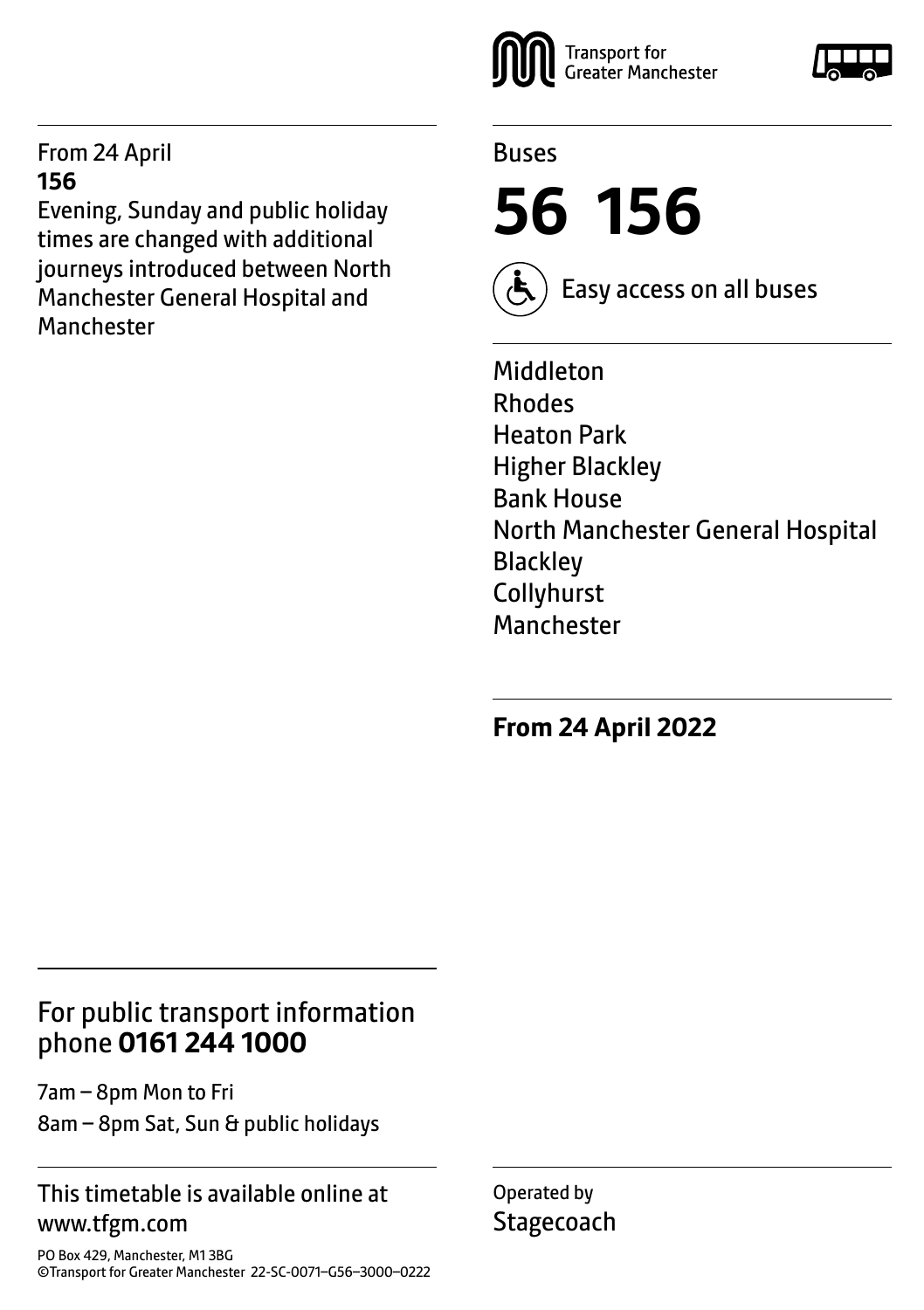# Additional information

# Alternative format

To ask for leaflets to be sent to you, or to request large print, Braille or recorded information phone 0161 244 1000 or visit www.tfgm.com

### Easy access on buses



 Journeys run with low floor buses have no steps at the entrance, making getting on and off easier. Where shown, low floor buses have a ramp for access and a dedicated space for wheelchairs and pushchairs inside the bus. The bus operator will always try to provide easy access services where these services are scheduled to run.

# Using this timetable

Timetables show the direction of travel, bus numbers and the days of the week. Main stops on the route are listed on the left. Where no time is shown against a particular stop, the bus does not stop there on that journey. Check any letters which are shown in the timetable against the key at the bottom of the page.

# Where to find information about service changes

www.tfgm.com Bus station posters Leaflets from outlets.

# Tickets and information

Bus companies offer a range of tickets for use on their own buses. For travel on any service in the County, use System One tickets, including DaySaver. Travelshops provide tickets, information and journey planning advice on buses, trains and trams for work and pleasure.

# Using the 24 hour clock

Times are shown in four figures. The first two are the hour and the last two are the minutes.

0753 is 53 minutes past 7am 1953 is 53 minutes past 7pm



# Operator details

**Stagecoach** Head Office Hyde Road Ardwick **Manchester** M12 6JS Telephone 0161 273 3377

### **Travelshops**

#### **Manchester Shudehill Interchange**

Mon to Sat 7am to 6pm Sunday 8.30am to 1.15pm and 2pm to 4pm Public hols 8am to 5.20pm

#### **Middleton Bus Station**

Mon to Sat 8.30am to 1.15pm and 2pm to 4pm Sunday\* Closed

\*Including public holidays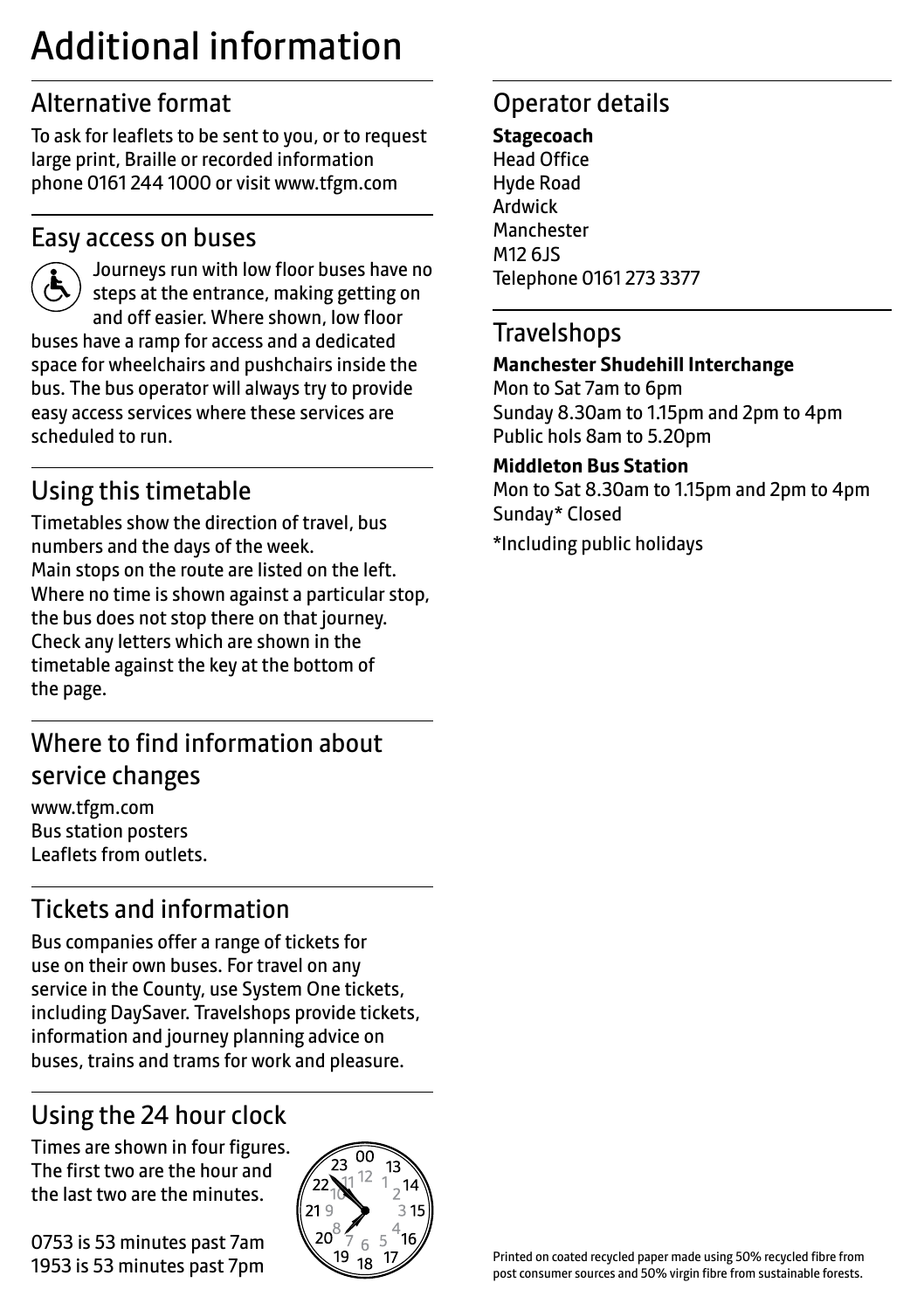## Mondays to Fridays

| Manchester, Shudehill Interchange 0630 0658 0735 0815 0850 0921 1421 1451 1520 1551 1621 1700 1735 1805       |  |  |  |  |  |  |  |  |
|---------------------------------------------------------------------------------------------------------------|--|--|--|--|--|--|--|--|
| Collyhurst, Queens Road 6637 0707 0745 0825 0859 0928 and 1428 1459 1529 1600 1631 1710 1745 1815             |  |  |  |  |  |  |  |  |
| North Manchester General Hospital 0646 0718 0757 0837 0909 0937 every 1437 1508 1539 1610 1642 1721 1756 1826 |  |  |  |  |  |  |  |  |
| Higher Blackley, Plant Hill Road 0654 0726 0805 0845 0917 0945 30 1445 1516 1547 1619 1651 1730 1805 1834     |  |  |  |  |  |  |  |  |
| North Manchester General Hospital 0705 0740 0817 0854 0926 0954 mins 1454 1525 1556 1628 1700 1739 1814 1843  |  |  |  |  |  |  |  |  |
| Collyhurst, Queens Road 6717 0754 0831 0906 0938 1006 until 1506 1537 1608 1640 1711 1750 1825 1854           |  |  |  |  |  |  |  |  |
| Manchester, Shudehill Interchange 0725 0808 0843 0914 0946 1014 1514 1545 1616 1648 1719 1758 1833 1902       |  |  |  |  |  |  |  |  |
|                                                                                                               |  |  |  |  |  |  |  |  |

### **Saturdays**

| Manchester, Shudehill Interchange 0936 1021 1621 1700 1807       |  |                |  |  |
|------------------------------------------------------------------|--|----------------|--|--|
| Collyhurst, Queens Road 0943 1028 and 1628 1707 1814             |  |                |  |  |
| North Manchester General Hospital 0952 1037 every 1637 1716 1823 |  |                |  |  |
| Higher Blackley, Plant Hill Road 1000 1045 30 1645 1731 1838     |  |                |  |  |
| North Manchester General Hospital 1009 1054 mins 1654 1740 1846  |  |                |  |  |
| Collyhurst, Queens Road 1021 1106 until 1706 1752 1858           |  |                |  |  |
| Manchester, Shudehill Interchange 1029 1114                      |  | 1714 1800 1906 |  |  |
|                                                                  |  |                |  |  |

Bus 56 does not run on Sundays or public holidays

 $\overline{a}$ 

W– All bus 56 journeys are run using easy access buses. See inside front cover of this leaflet for details

**Summer times**: between mid July and early September, some timetables will be different. Check www.tfgm.com for details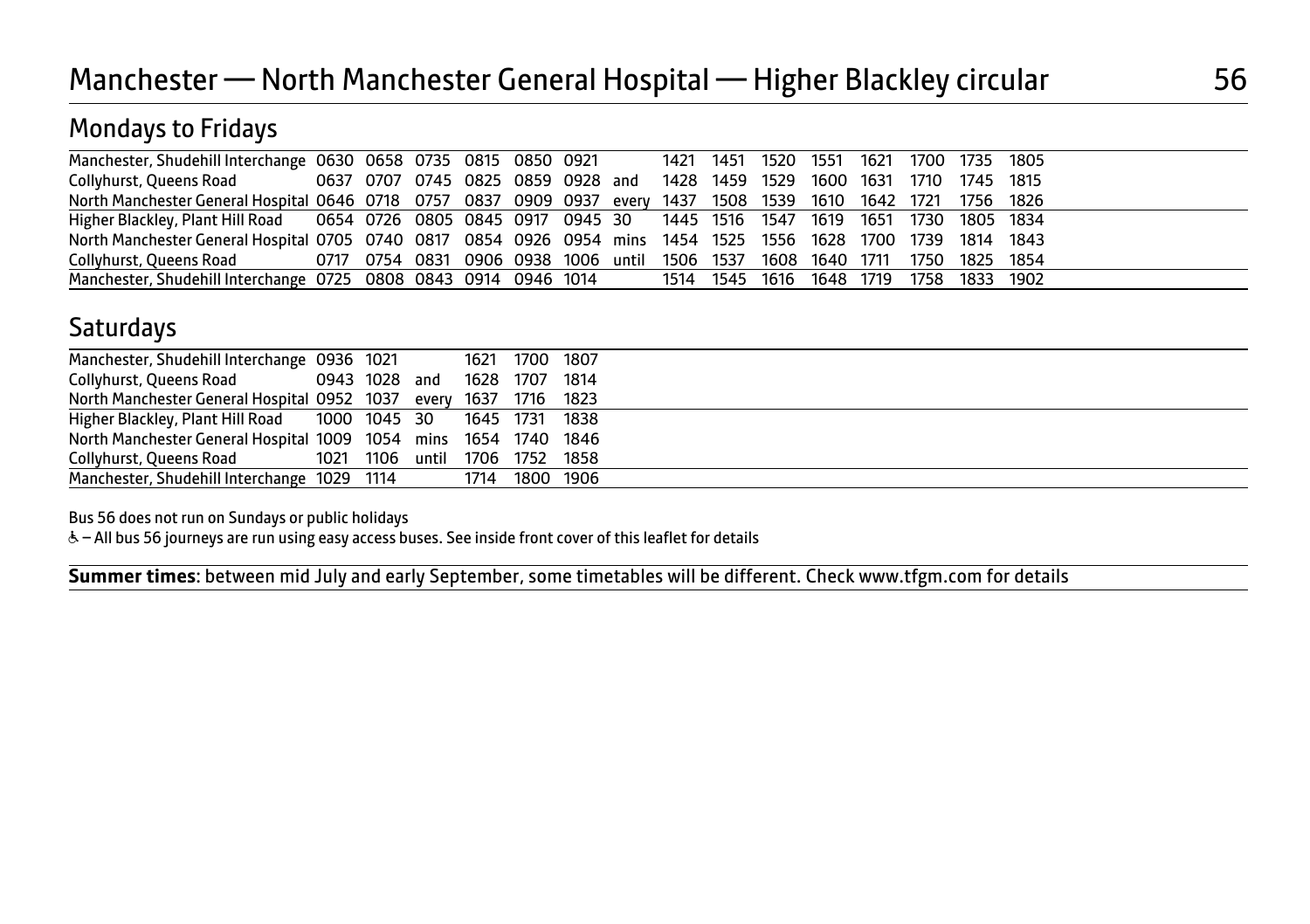# Middleton — Higher Blackley — North Manchester General Hospital — Manchester 156

# Mondays to Fridays

| Middleton, Bus Station                                                    |  |                          |  | 0603 0627 0648 0712 0742 0845 0919         |      |     | 1419 1449 1519                                                         |      | 1550 | 1623      | 1658 | 1728      | 1808           |      | 1902 |
|---------------------------------------------------------------------------|--|--------------------------|--|--------------------------------------------|------|-----|------------------------------------------------------------------------|------|------|-----------|------|-----------|----------------|------|------|
| Rhodes, Gardeners Arms                                                    |  | 0607 0631 0654 0718 0751 |  | 0851                                       | 0924 | and | 1424 1454 1524                                                         |      | 1555 | 1628      | 1703 | 1733      | 1813           |      | 1906 |
| Higher Blackley, Glenbrook Road                                           |  |                          |  |                                            |      |     | 0610 0636 0701 0732 0807 0857 0928 every 1428 1458 1528 1559 1632 1707 |      |      |           |      | 1737      | 1817           |      | 1910 |
| Bank House, Chapel Lane                                                   |  |                          |  | 0508 0618 0641 0708 0741 0816 0905 0935 30 |      |     | 1435 1506 1536 1607 1640 1715                                          |      |      |           |      | 1745 1824 |                |      | 1916 |
| North Manchester General Hospital 0512                                    |  |                          |  |                                            |      |     | 0622 0646 0713 0746 0823 0909 0939 mins 1439 1510 1540 1611            |      |      | 1644      | 1719 | 1749      | 1828           | 1903 | 1919 |
| Collyhurst, Queens Road                                                   |  |                          |  | 0522 0631 0657 0728 0803 0839 0921 0951    |      |     | until 1451 1522                                                        | 1552 | 1622 | 1655 1730 |      |           | 1800 1839 1913 |      | 1930 |
| Manchester, Shudehill Interchange 0530 0640 0710 0740 0817 0854 0933 0959 |  |                          |  |                                            |      |     | 1459 1530 1600                                                         |      | 1630 | 1703      | 1738 |           | 1808 1847 1921 |      | 1938 |

|                                                                      | ⋒ | M    | M | M    | M | M         | M |  |
|----------------------------------------------------------------------|---|------|---|------|---|-----------|---|--|
| Middleton, Bus Station                                               |   | 2002 |   | 2102 |   | 2202 2302 |   |  |
| Rhodes, Gardeners Arms                                               |   | 2006 |   | 2106 |   | 2206 2306 |   |  |
| Higher Blackley, Glenbrook Road                                      |   | 2010 |   | 2110 |   | 2210 2310 |   |  |
| Bank House, Chapel Lane                                              |   | 2016 |   | 2116 |   | 2216 2316 |   |  |
| North Manchester General Hospital 2003 2019 2103 2119 2203 2219 2319 |   |      |   |      |   |           |   |  |
| Collyhurst, Queens Road 2013 2030 2113 2130 2213 2230 2330           |   |      |   |      |   |           |   |  |
| Manchester, Shudehill Interchange 2021 2038 2121 2138 2221 2238 2338 |   |      |   |      |   |           |   |  |

### **Saturdays**

|                                                                 |                      |          |           |           | M    | M    | M         | M | M                             | M | M    |      | m              | M         |
|-----------------------------------------------------------------|----------------------|----------|-----------|-----------|------|------|-----------|---|-------------------------------|---|------|------|----------------|-----------|
| Middleton, Bus Station                                          |                      | 0819     | 1649 1737 |           | 1802 |      | 1902      |   | 2002                          |   | 2102 |      |                | 2202 2302 |
| Rhodes, Gardeners Arms                                          |                      | 0824 and | 1654 1742 |           | 1806 |      | 1906      |   | 2006                          |   | 2106 |      |                | 2206 2306 |
| Higher Blackley, Glenbrook Road                                 | 0802 0828 every      |          |           | 1658 1746 | 1810 |      | 1910      |   | 2010                          |   | 2110 |      | 2210 2310      |           |
| Bank House, Chapel Lane 0708 0808 0835 30                       |                      |          | 1705 1753 |           | 1816 |      | 1916      |   | 2016                          |   | 2116 |      | 2216 2316      |           |
| North Manchester General Hospital 0712 0812 0839 mins 1709 1757 |                      |          |           |           | 1819 |      |           |   | 1903 1919 2003 2019 2103 2119 |   |      |      | 2203 2219 2319 |           |
| Collyhurst, Queens Road                                         | 0722 0822 0851 until |          | 1721      | 1807      | 1830 | 1913 |           |   | 1930 2013 2030 2113           |   | 2130 | 2213 | 2230 2330      |           |
| Manchester, Shudehill Interchange 0730 0830 0859 1729 1815      |                      |          |           |           | 1838 | 1921 | 1938 2021 |   | 2038 2121 2138                |   |      | 2221 | 2238 2338      |           |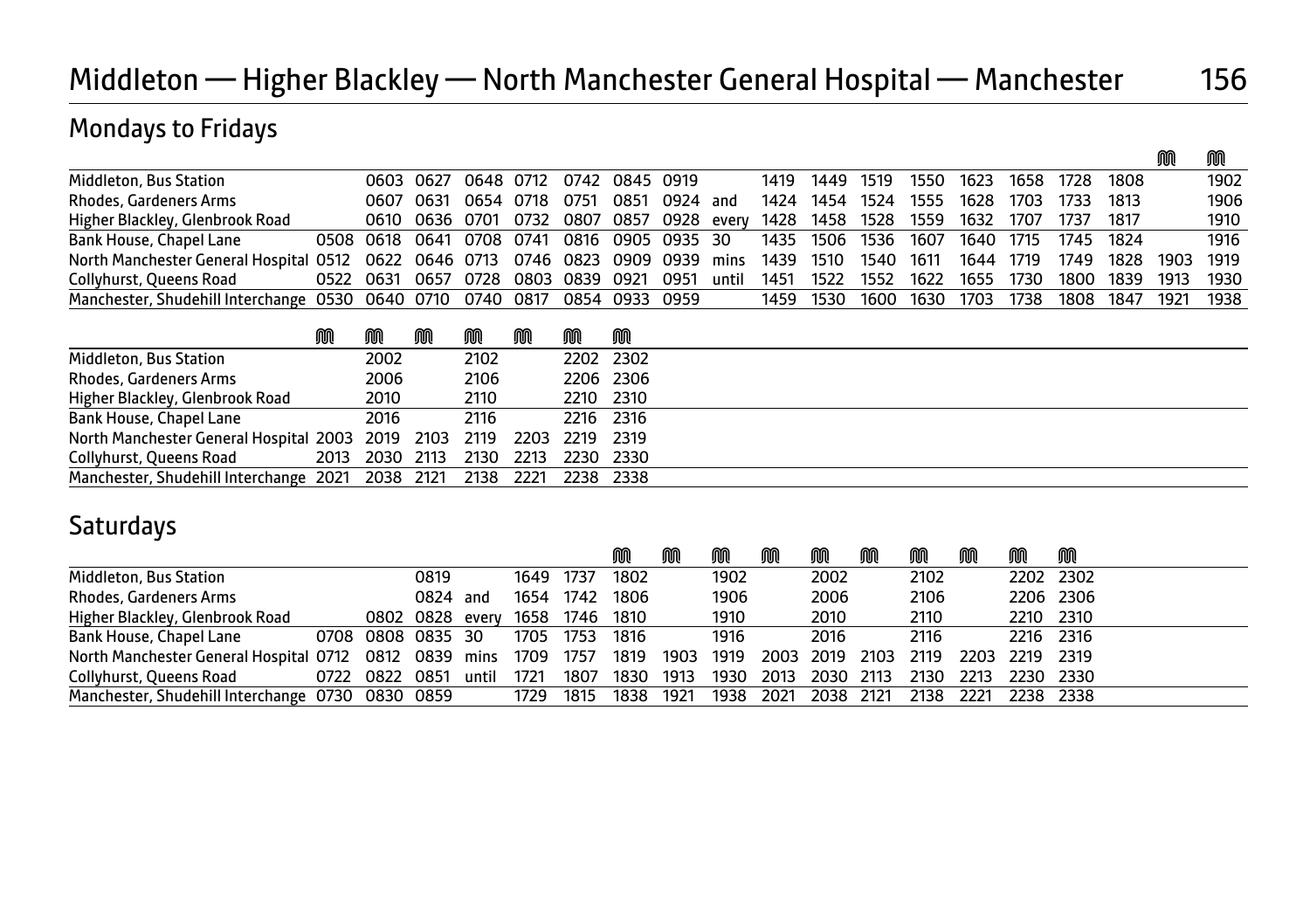### Sundays and public holidays (except Christmas and New Year period)

|                                             | M | M         | M  |    |       |           | M    |  |
|---------------------------------------------|---|-----------|----|----|-------|-----------|------|--|
| Middleton, Bus Station                      |   | 0802      |    | 02 |       |           | 2202 |  |
| Rhodes, Gardeners Arms                      |   | 0806      |    | 06 | mins  |           | 2206 |  |
| Higher Blackley, Glenbrook Road             |   | 0810 then |    | 10 | past  |           | 2210 |  |
| Bank House, Chapel Lane                     |   | 0816 at   |    | 16 | each  |           | 2216 |  |
| North Manchester General Hospital 0803 0819 |   |           | 03 | 19 | hour  | 2203 2219 |      |  |
| Collyhurst, Queens Road                     |   | 0813 0830 | 13 | 30 | until | 2213      | 2230 |  |
| Manchester, Shudehill Interchange 0821 0838 |   |           |    | 38 |       | 2221      | 2238 |  |

For details of buses during the Christmas and New Year period, please phone 0161 244 1000

M – Journey provided with the financial support of Transport for Greater Manchester

W– All bus 156 journeys are run using easy access buses. See inside front cover of this leaflet for details

 $\overline{a}$ **Summer times**: between mid July and early September, some timetables will be different. Check www.tfgm.com for details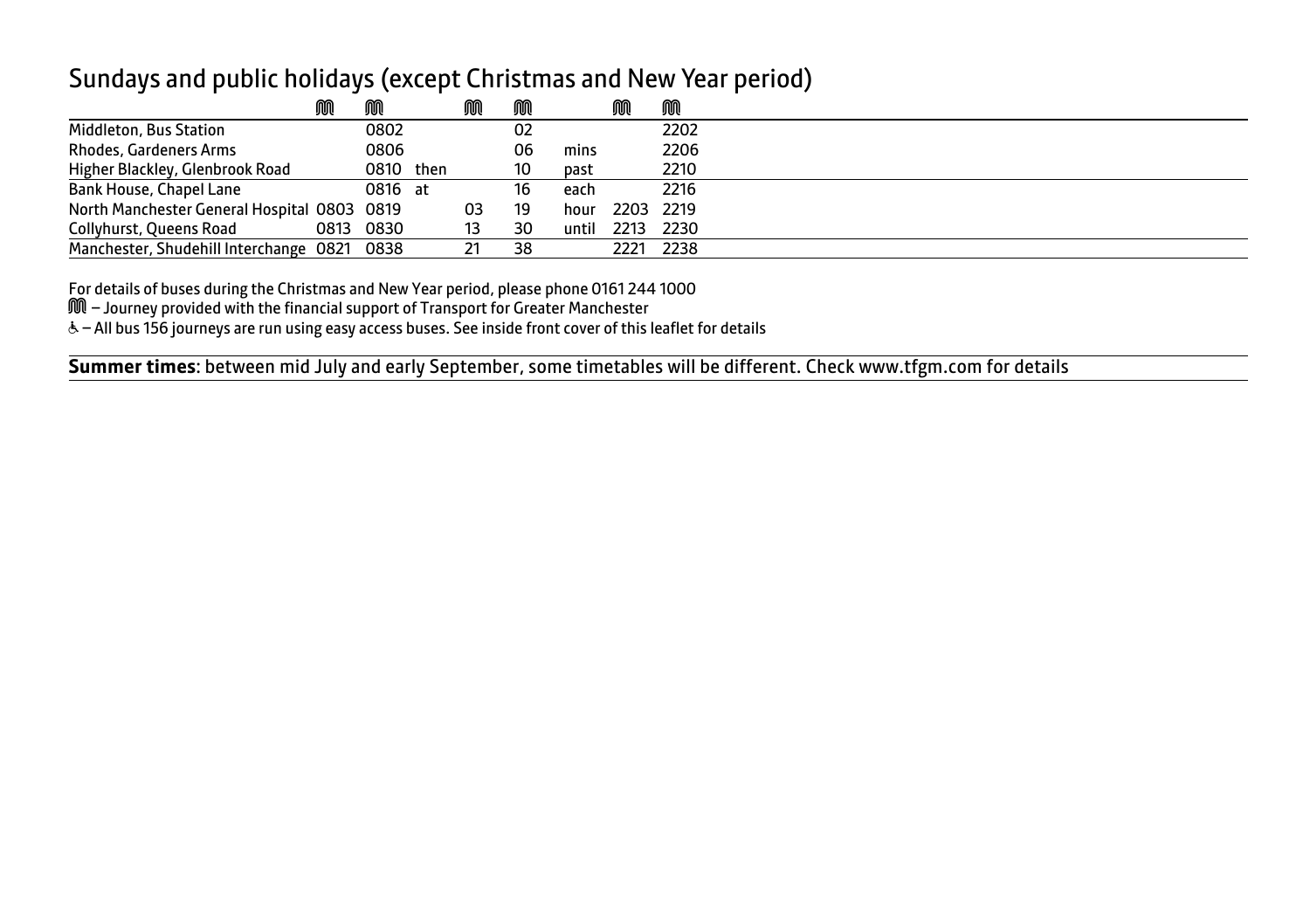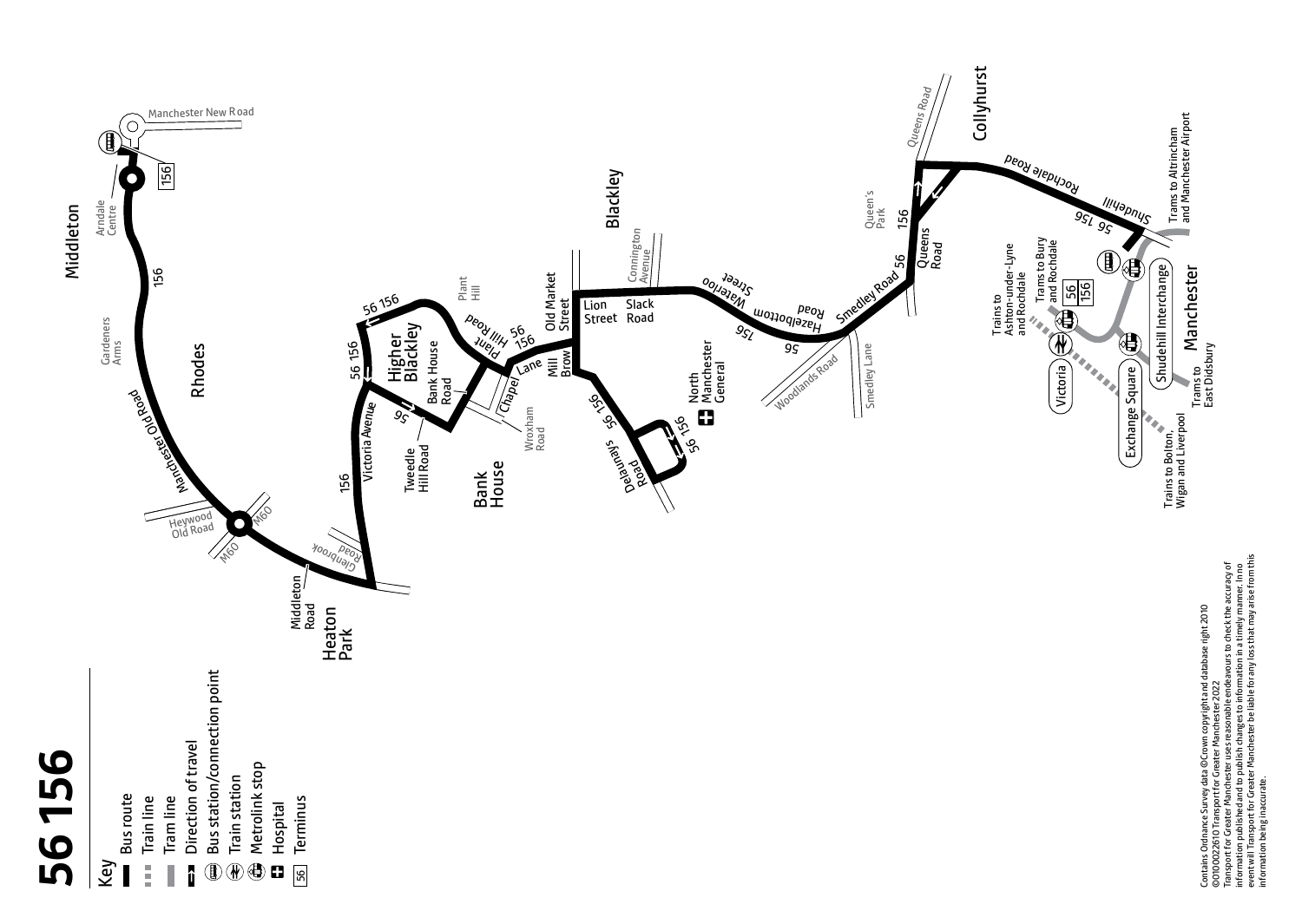# Manchester — North Manchester General Hospital — Higher Blackley — Middleton 156

# Mondays to Fridays

|                                                                            |      |                                        |           |                             |      |      |       |           |                          |           |      |                                    |      |      |      |                |                | M |
|----------------------------------------------------------------------------|------|----------------------------------------|-----------|-----------------------------|------|------|-------|-----------|--------------------------|-----------|------|------------------------------------|------|------|------|----------------|----------------|---|
| Manchester, Shudehill Interchange 0535 0650 0715 0755 0833 0903 0936       |      |                                        |           |                             |      |      |       |           |                          |           |      | 1406 1436 1505 1536 1606 1640 1720 |      |      | 1750 | 1825           | 1855 1925      |   |
| Collyhurst, Queens Road                                                    |      | 0541 0657 0724 0805 0842 0910 0943 and |           |                             |      |      |       |           | 1413 1444 1514           |           | 1545 | 1616                               | 1650 | 1730 | 1800 | 1834           | 1902 1931      |   |
| North Manchester General Hospital 0549 0706 0735 0817 0853 0919 0952 every |      |                                        |           |                             |      |      |       |           | 1422 1453 1524 1555 1627 |           |      |                                    | 1701 | 1741 | 1811 |                | 1844 1912 1939 |   |
| Bank House, Chapel Lane                                                    | 0553 | 0711                                   |           | 0740 0822 0858 0924 0957 30 |      |      |       | 1427      |                          |           |      | 1458 1529 1601 1632 1706 1746      |      |      | 1816 | 1848 1916 1943 |                |   |
| Higher Blackley, Glenbrook Road                                            |      | 0717                                   |           | 0746 0828 0904 0930         |      | 1003 | mins  | 1433      | 1504                     | 1537      | 1607 | 1638                               | 1712 | 1752 | 1822 |                | 1854 1922 1949 |   |
| Rhodes, Gardeners Arms                                                     |      |                                        | 0722 0751 | 0833 0909 0935              |      | 1008 | until | 1438      | 1509                     | 1542 1614 |      | 1645                               | 1719 | 1759 | 1828 | 1858           | 1926 1953      |   |
| Middleton, Bus Station                                                     |      |                                        |           | 0726 0755 0837 0913         | 0939 | 1012 |       | 1442 1513 |                          | 1546      | 1618 | 1649                               | 1723 | 1803 | 1832 | 1902           | 1930 1957      |   |
|                                                                            |      |                                        |           |                             |      |      |       |           |                          |           |      |                                    |      |      |      |                |                |   |

|                                                                      | M | M    | M | M    | M | M    | M         |
|----------------------------------------------------------------------|---|------|---|------|---|------|-----------|
| Manchester, Shudehill Interchange 1943 2025 2043 2125 2143 2225 2343 |   |      |   |      |   |      |           |
| Collyhurst, Queens Road 1949 2031 2049 2131 2149 2231                |   |      |   |      |   |      | - 2349    |
| North Manchester General Hospital 1957 2039 2057 2139 2157           |   |      |   |      |   |      | 2239 2357 |
| Bank House, Chapel Lane                                              |   | 2043 |   | 2143 |   |      | 2243 0001 |
| Higher Blackley, Glenbrook Road                                      |   | 2049 |   | 2149 |   |      | 2249 0007 |
| Rhodes, Gardeners Arms                                               |   | 2053 |   | 2153 |   | 2253 | 0011      |
| Middleton, Bus Station                                               |   | 2057 |   | 2157 |   | 2257 | 0015      |

### **Saturdays**

|                                                                                                          |                        |  |       |           |      |           |      | M | m                                            | M | M    | M         | M         | M      |
|----------------------------------------------------------------------------------------------------------|------------------------|--|-------|-----------|------|-----------|------|---|----------------------------------------------|---|------|-----------|-----------|--------|
| Manchester, Shudehill Interchange 0735 0835 0906 1006                                                    |                        |  |       | 1636 1737 |      |           |      |   | 1834 1925 1943 2025 2043 2125 2143 2225 2343 |   |      |           |           |        |
| Collyhurst, Queens Road                                                                                  | 0741 0841 0913 1013    |  | and   | 1643 1744 |      | 1841 1931 |      |   | 1949 2031 2049 2131                          |   |      | 2149 2231 |           | - 2349 |
| North Manchester General Hospital 0749 0849 0922 1022 every 1652 1753 1850 1939 1957 2039 2057 2139 2157 |                        |  |       |           |      |           |      |   |                                              |   |      |           | 2239 2357 |        |
| Bank House, Chapel Lane                                                                                  | 0753 0853 0927 1027 30 |  |       | 1657      | 1758 | 1854 1943 |      |   | 2043                                         |   | 2143 |           | 2243 0001 |        |
| Higher Blackley, Glenbrook Road                                                                          | 0759 0859 0933 1033    |  | mins  | 1703      | 1804 | 1901      | 1949 |   | 2049                                         |   | 2149 |           | 2249 0007 |        |
| Rhodes, Gardeners Arms                                                                                   | 0804 0904 0938 1038    |  | until | 1708      | 1809 | 1906 1953 |      |   | 2053                                         |   | 2153 |           | 2253 0011 |        |
| Middleton, Bus Station                                                                                   | 0808 0908 0942 1042    |  |       | 1712      | 1814 | 1912      | 1957 |   | 2057                                         |   | 2157 |           | 2257      | 0015   |